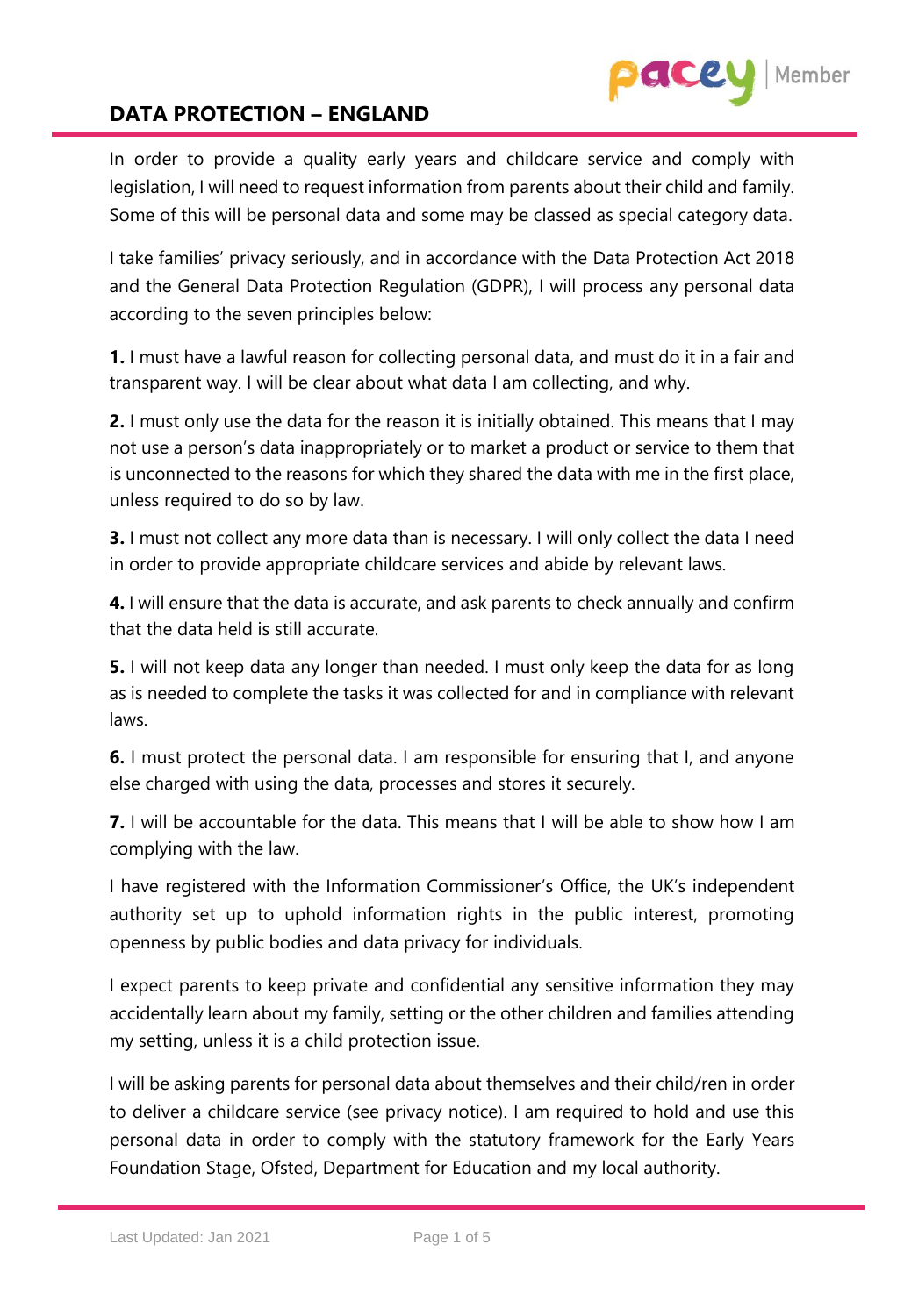### **Subject access**

Parents/carers and those with parental responsibility have the right to inspect records about their child at any time. This will be provided without delay and no later than one month after the request. Requests can be made verbally and I will ensure I have received the correct information. I may need to check the identity of the person making the request if, for example, the request was made via an unknown email address. I will ask parents to regularly check that the data is correct and update it where necessary.

Member

ace

### **Individual Rights**

The GDPR provides the following rights for individuals:

- 1. The right to be informed
- 2. The right of access
- 3. The right to rectification
- 4. The right to erasure
- 5. The right to restrict processing
- 6. The right to data portability
- 7. The right to object
- 8. Rights in relation to automated decision making and profiling

#### **Storage**

I will keep all paper-based records about children and their families securely locked away in a filing cabinet of which the keys will also be securely stored.

If I keep records relating to individual children, families or anyone working for me, including in a digital format, such as on my computer or smartphone, externally or in cloud storage such as iCloud, Google Drive or Dropbox, including digital photos or videos, I will obtain parents' permission. I will ensure any external or cloud based services have adequate security around the data. This also includes CCTV. I will store the information securely, for example, in password-protected files, to prevent viewing of the information by others with access to the computer or device.

Backup files will be stored on an encrypted memory stick*,* which I will lock away when not being used. Firewall and virus protection software are in place.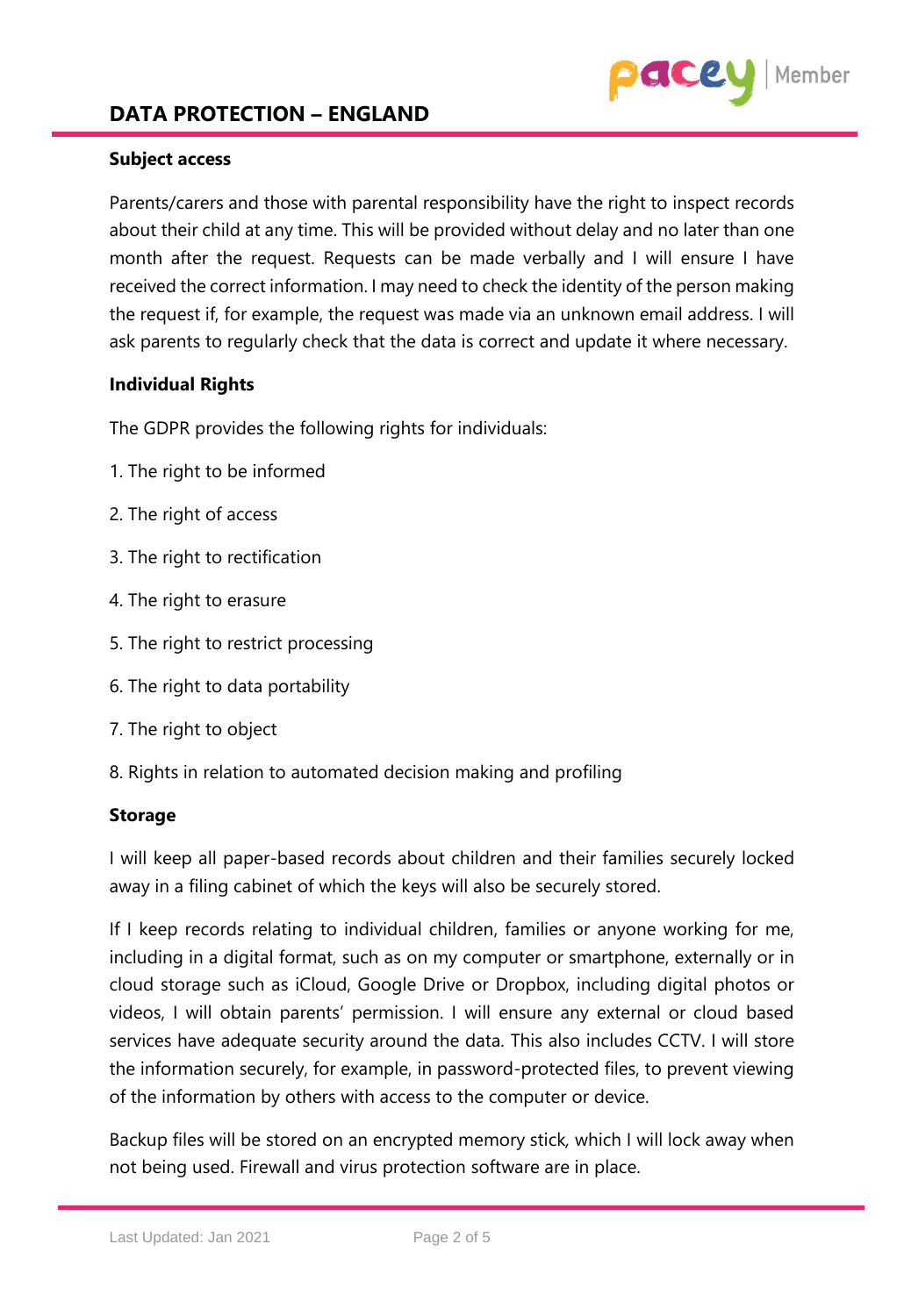

If I store any records using a digital solution such as Tapestry, I will ensure I have carried out due diligence to ensure they are compliant with GDPR. If I use any external providers who process data for me I will make sure they have proper contracts in place that comply with GDPR.

#### **Information sharing**

I am expected to share information with other childcare providers if a child also attends another setting.

I am also required to share information with Essex County Council in regards to the childcare and early years entitlements.

In some cases I may need to share information without parents' consent, if there is a child protection concern, criminal or tax investigations, health and safety reports etc.

Ofsted may require access to my records at any time.

### **Record keeping**

I record all accidents in an accident book.

Because I am insured with PACEY, I will notify PACEY of any accidents which may result in an insurance claim, e.g. an accident resulting in a doctor or hospital visit. PACEY will log and acknowledge receipt of the correspondence and forward the information to the company providing my public liability insurance policy to enable a claim number to be allocated.

I will inform Ofsted*,* the local child protection agency and the Health and Safety Executive of any significant injuries, accidents or deaths as soon as possible.

I record all significant incidents in an incident book and I will share these with parents so that together we can work to resolve any issues.

I will only share information without your prior permission if it is in a child's best interests to do so. For example in a medical emergency I will share medical information with a healthcare professional. If I am worried about a child's welfare I have a duty of care to follow the Local Safeguarding Children Board procedures and make a referral. Where possible I will discuss concerns with you before making a referral.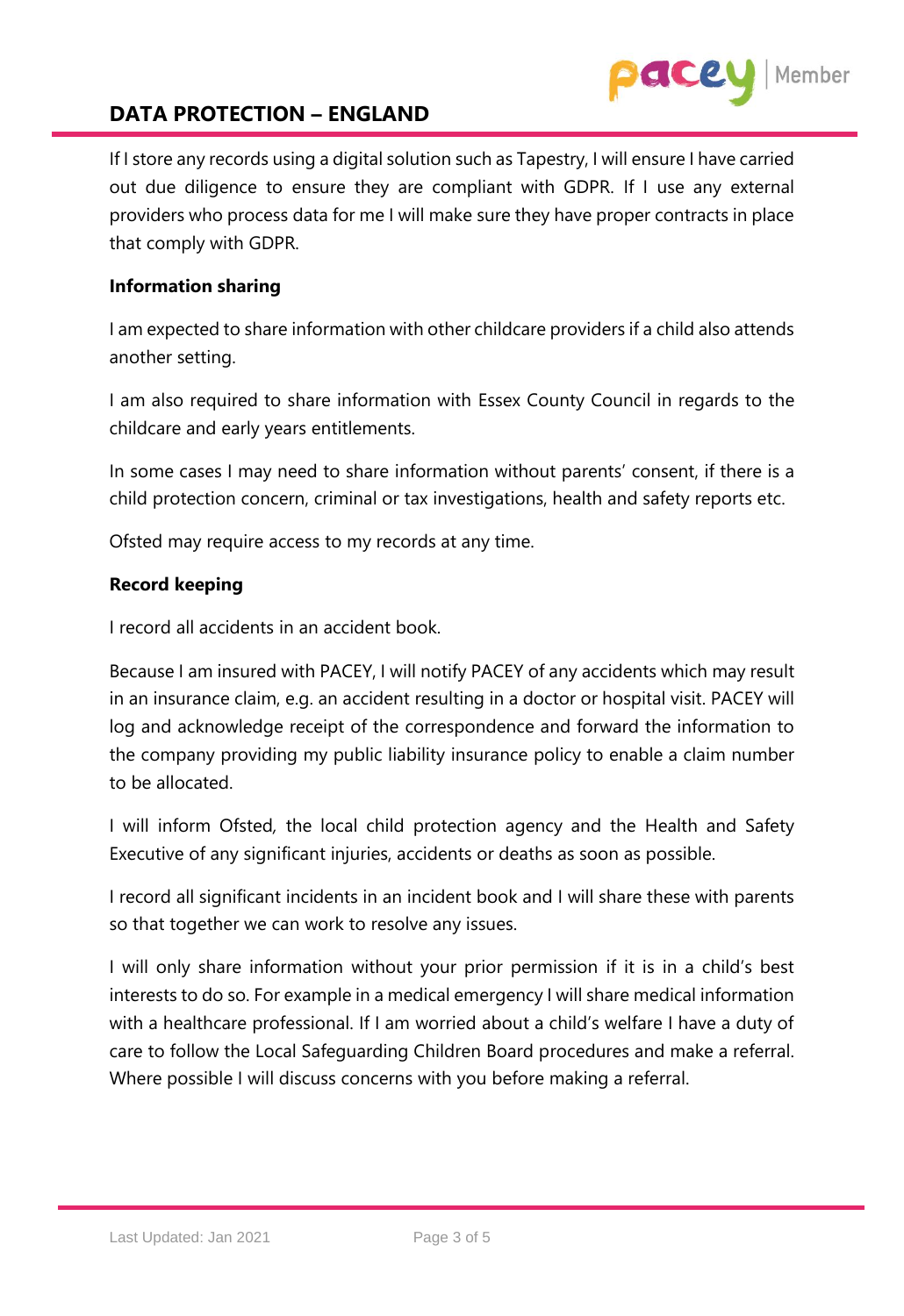

### **Safe disposal of data**

I am required by law to keep some data for some time after a child has left the setting. I have a review plan in place and ensure that any data is disposed of appropriately and securely. Safe disposal of paper would be with the use of a cross cut shredder. Any IT hardware is securely disposed of.

#### **Suspected breach**

I will investigate any suspected breaches and take prompt action to correct any areas of concern. If I suspect that data has been accessed unlawfully, I will inform the relevant parties immediately and report to the Information Commissioner's Office within 72 hours. I will keep a record of any data breach.